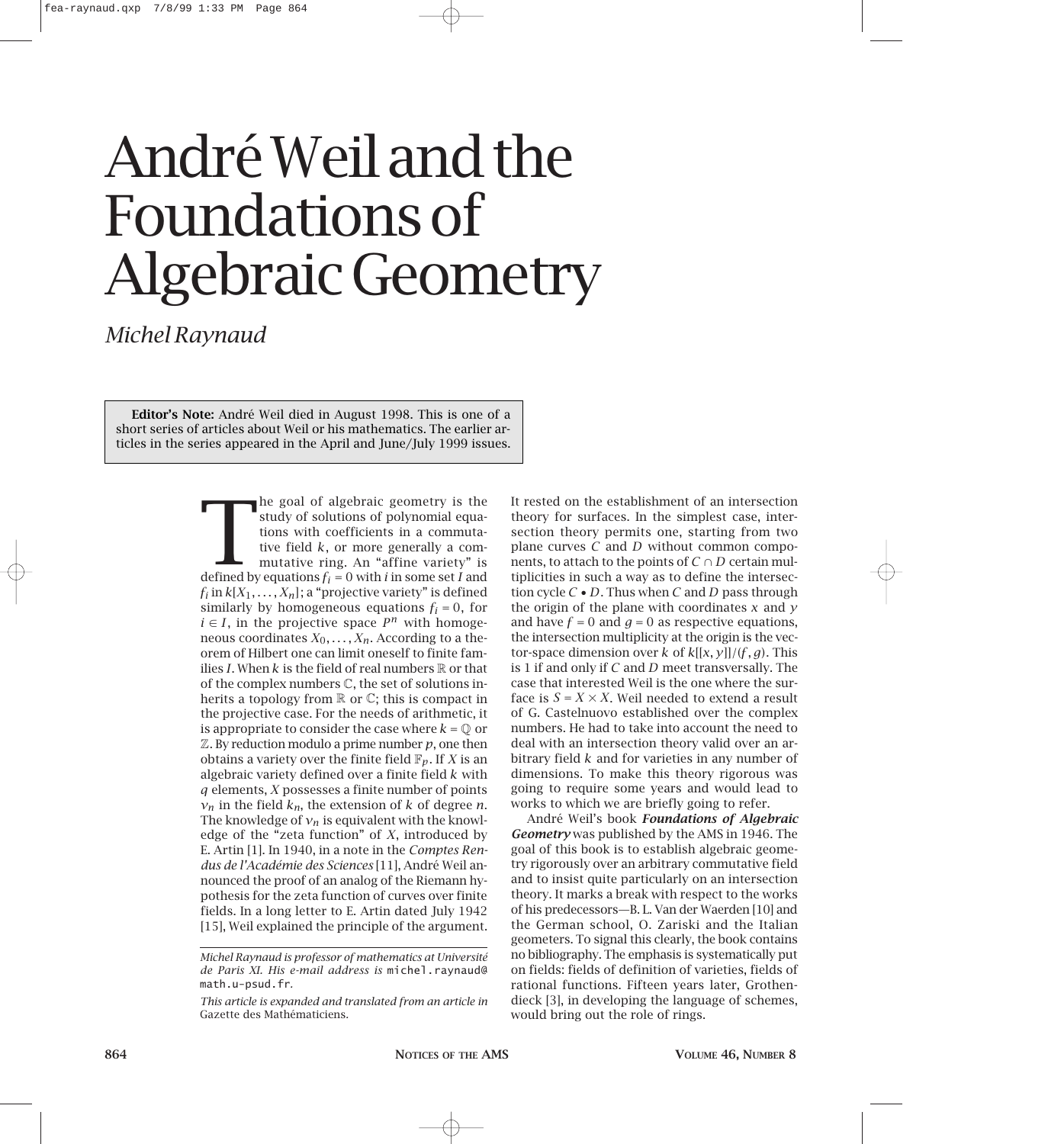Weil fixes a *universal domain K*, an algebraically closed field of infinite transcendence degree over the prime field. Let  $p \geq 0$  be its characteristic. The points of algebraic varieties are going to have coordinates in *K*. In what follows, *k* is a subfield of *K* such that *K* has infinite transcendence degree over *k*.

For an integer  $n \geq 0$ , a point of the affine space *S<sup>n</sup>* is an *n*-tuple  $x = (x_1, \ldots, x_n)$  of elements of *K*. Let *k*(*x*) be the subfield of *K* generated by  $k, x_1, \ldots, x_n$ . Let *I* be the prime ideal in the ring of polynomials  $k[X_1, \ldots, X_n]$  formed from all *F* such that  $F(x_1,...,x_n)=0$ , so that  $k(x)$  is the field of fractions of the quotient integral domain  $R = k[X_1, \ldots, X_n]/I$ . A point  $y = (y_1, \ldots, y_n)$  of  $S^n$ is a *k specialization* of *x* if  $F(y_1, \ldots, y_n) = 0$  for all *F* in *I*. For example, if  $k = \mathbb{Q}$  and  $K = \mathbb{C}$  and  $x = (i, \pi)$ , then *I* is the principal ideal  $(X_1^2 + 1)$  in  $\mathbb{Q}[X_1, X_2]$ , and the specializations of *x* are all points  $(\pm i, y_2)$ .

A *k affine variety V* is defined by what is called a *generic* point *x*, one such that  $k(x)$  is a "regular" extension of *k*; the *points* of *V* are the specializations *y* of *x*.1 The condition of regularity is a technical condition that assures that for every extension  $k'$  of  $k$ ,  $k(x) \otimes_k k'$  is still free of zero divisors. In the example above,  $x = (i, \pi)$  is not generic since  $i \otimes 1 + 1 \otimes i$  is a zero divisor in  $\mathbb{Q}(i, \pi) \otimes_{\mathbb{Q}} \mathbb{Q}(i)$ ; this property corresponds to the fact that the set of specializations of *x* is reducible, being the union of all  $(i, y_2)$  and all  $(-i, y_2)$ . If we had chosen  $k = \mathbb{Q}(i)$ , however, then the ideal *I* would have been  $(X_1 - i)$ and *x* would have been generic, defining a variety.

This said, the scene is set: Weil is occupied first with generic points, and then he specializes.

If *U* and *V* are *k* varieties, one can choose generic points *x* and *y* such that  $k(x) \otimes_k k(y)$  is an integral domain, and then  $k(x, y)$  is a generic point of the product variety  $U \times V$ . The fact that the transcendence degree of *K* over *k* is infinite thus permits the consideration of products of an arbitrary finite number of varieties over *k*.

In algebraic geometry, correspondences and rational mappings between varieties emerged before the notion of everywhere-defined mappings or "morphisms". Weil does not depart from this presentation. A *correspondence* between two varieties *U* and *V* is given by its graph *W*, which is a particular kind of subvariety of  $U \times V$ . If the projection of *W* on *U* is *regular*, that is to say, sends a generic point *w* of *W* to a generic point *u* of *U*

in such a way that *k*(*w*) is algebraic over *k*(*u*) of degree 1, then the correspondence furnishes a *rational mapping* of *U* into *V*. The domain of definition of this mapping is formed from points of *U* above which the projection of *W* into *U* is itself regular in a suitable sense. This indirect approach to domains of definition of mappings is rather hard to use. Later Grothendieck would insist, on the contrary, on morphisms and a functorial point of view and would minimize the role of rational mappings. Weil introduced *abstract varieties*, defined by an atlas of affine charts, on the model of differentiable manifolds. He distinguished those that are "complete" (these correspond to compact varieties in the case where  $k = \mathbb{C}$ ) by means of specializations and freed himself thereby from projective geometry. But it is only with M. Nagata [7] in 1958 and H. Hironaka [5] in 1962 that one would know that there exist complete varieties that are not projective.

We come to the heart of the book—intersection theory. Given two subvarieties *A* and *B* of a variety *V*, one wants, under certain conditions, to define the intersection  $A \bullet B$ , which will be a cycle on the variety *V* with integer coefficients  $\geq 0$ . The difficulty consists in defining the coefficients of this cycle, that is to say, the *intersection multiplicities*.

Weil begins by defining a "simple point" *x* of a variety *V*. We note first that for polynomials, partial derivatives exist, given by the usual formulas, without reference to a topology on *k* and the notion of limit. Consequently, over an arbitrary field *k*, one has available a purely algebraic differential calculus. One says that a point *x* of a variety *V* is *simple* (nowadays one says *smooth*) if locally *V* can be defined by *m* equations  $f_1 = \cdots = f_m = 0$ that satisfy a Jacobian condition: the matrix ((*∂fi/∂Xj* )) is of rank *m* at *x*. When *V* is smooth of dimension *r* , embedded in an affine space *Sn*, one constructs affine linear mappings of *S<sup>n</sup>* into *S<sup>r</sup>* such that the composition  $V \rightarrow S^n \rightarrow S^r$  is "étale"<sup>2</sup> at *x*. These Weil calls *linearizations* of *V* at *x*. If *A* and *B* are subvarieties of *V*, of respective dimensions *a* and *b*, there is no difficulty in defining the irreducible components of  $A \cap B$ . Let C be one of them. One says that *C* is a *proper component* of *A* ∩ *B* if a generic point of *C* is smooth in *V* and if *C* is of dimension  $a + b - r$ . The goal is to define the multiplicity in the cycle *A* • *B* of a proper component *C* of the intersection of *A* and *B*.

Weil examines first the case where *V* is the affine space *S<sup>r</sup>* and where *B* is a linear affine subvariety *L* of  $S^r$ , of dimension  $r - a$ . When *L* is generic, the intersection  $L \cap A$  is situated in the smooth locus of *A* and the intersection multiplicity is elementary to define as the length of a suitable Artinian ring. When *L* is no longer generic, Weil

2*An étale mapping is the algebraic geometer's version of a local isomorphism in the complex analytic case.*







**Severi**



**Zariski**

<sup>&</sup>lt;sup>1</sup>In terms of the integral domain  $R = k[X_1, \ldots, X_n]/I$ , *one is at the same time very close to the language of schemes, since each point y of V corresponds to a prime ideal of R, and also very far, partly because the language of specializations masks the role of the ring R and partly because a prime ideal Q of R corresponds to several points—the different ways of embedding the zero-divisorfree k algebra R/Q into K—therefore to infinitely many points as soon as R/Q is not algebraic over k.*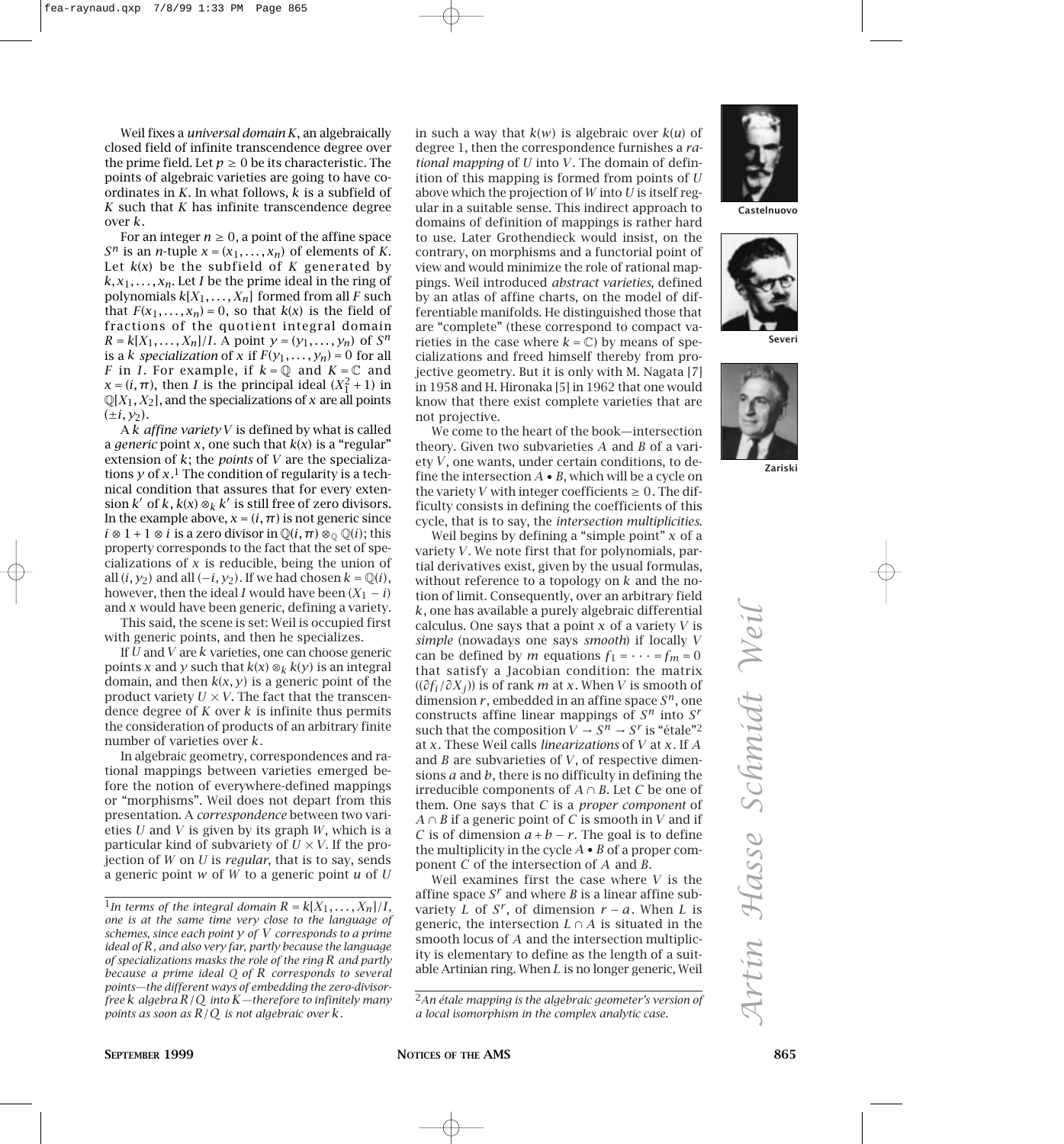reduces to the previous case by an argument of specialization of multiplicities. He treats in an analogous way the intersection of *A* with a linear subvariety of codimension  $\le a$ . Finally, the general case of a proper component *C* of  $A \cap B$  reduces to the previous case by using linearizations and an argument of reduction to the diagonal, due to Van der Waerden. The latter consists in realizing *A* • *B* as the intersection of  $A \times B$  with the diagonal  $\Delta$  of  $V \times V$ .

Let us not lose sight of the fact that these works are contemporaneous with those of C. Chevalley [2] developing the notion of multiplicity of a local Noetherian ring. Then would come the contributions of P. Samuel [8]. It is only in 1957 that J.-P. Serre [9] would give a local definition of intersection multiplicity as an alternating sum of lengths of certain "Tor" modules, making the argument of specialization unnecessary. Afterwards Weil presents the operations that one can make on cycles, in particular in the case of complete varieties.

In 1948 André Weil published *Courbes Algébriques et Variétés Abéliennes*. This magnificent book, clearly less austere than *Foundations*, rich in geometry and topological motivation, is a masterful illustration of the use of the theory of intersections.

The first part treats curves. Suppose that an algebraic curve *X* over *k*, complete and smooth, has genus *g*. As in the complex case, *g* is the dimension over *k* of the vector space of global algebraic differential 1-forms. After a study of divisors on *X* leading to the Riemann-Roch theorem comes the study of correspondences, already considered by the Italian geometers, in particular F. Severi. If *X* is a complete smooth curve of genus *g*, a correspondence on *X* is given by a divisor *D* on  $X \times X$ , modulo the equivalence relation generated by linear equivalence of divisors and by the divisors that come from *X* by one or the other of the two projections. These correspondences can be added and composed to form a ring with an involution  $D \rightarrow D'$  that exchanges the two factors of  $X \times X$ . Intuitively a correspondence corresponds to a multivalued algebraic map of *X* into *X*: if *p* and *q* denote the projections of *D* on the first and second factors *X*, the correspondence associates to a point *x* of *X* the cycle on *X* equal to  $q(p^{-1}(x))$ . Moreover, in the second part, Weil will show that this ring of correspondences is naturally identified with the ring of endomorphisms of the "Jacobian variety" of *X*, the involution providing duality.

To a correspondence *ξ* represented by a divisor *D* , Weil associates an integer *σ*(*ξ*) equal to the degree of the intersection *D* •  $(X \times a) + D$  •  $(b \times X) - D$  • ∆ (where *a* and *b* are points of *X* and  $\Delta$  is the diagonal of *X*  $\times$  *X*). The integer *σ*(*ξ*) plays the role of a *trace*. More precisely, when *X* is defined over the complex numbers, the Lefschetz fixed-point formula shows that  $σ(ξ)$  is interpreted as the trace of the correspondence *ξ* operating on the cohomology in degree 1, say rational cohomology, of the topological variety associated to *X*. The essential point is that  $\sigma$ (*ξξ<sup>1</sup>*) ≥ 0 and that  $\sigma$ (*ξξ<sup>1</sup>*) = 0 if and only if *ξ* = 0. Castelnuovo had proved this in the complex case. The reader can see in [6] a short proof, due to Grothendieck, tying Castelnuovo's result to the index theorem.

The preceding result is going to allow Weil to establish the "Riemann hypothesis" for the zeta function of curves over finite fields. Suppose that the curve *X* is defined over a finite field *k* with *q* elements, and let  $k_n$  be the unique extension of  $k$ of degree *n*. Let  $v_n$  be the number of points of X with values in *kn*. The *zeta function* of *X*,

$$
Z(T) = \prod_{\substack{x \in X, \\ \deg x < \infty}} (1 - T^{\deg(x)})^{-1},
$$

is tied to  $v_n$  by the formula

$$
TZ'/Z = \sum_{n\geq 1} \nu_n T^n.
$$

This zeta function for curves over a finite field was introduced by E. Artin in his thesis [1] by analogy with the classical Riemann zeta function

$$
\zeta(s)=\sum_{n\geq 1}n^{-s}=\prod_{p\text{ prime}}(1-p^{-s})^{-1}.
$$

Suppose that *X* is smooth and complete. Use of the Riemann-Roch theorem permits one to rewrite *Z*(*T*), as Hasse and Schmidt [4] already observed, in the form

$$
Z(T)=P(T)/(1-T)(1-qT),\quad
$$

where

$$
P(T) = \prod_{i=1}^{2g} (1 - \alpha_i T)
$$

is a polynomial of degree 2*g* with integer coefficients such that if *α* is the reciprocal of a root of *P*, so is *q/α*.

The Riemann hypothesis in the case of curves over finite fields says that the complex numbers  $\alpha_i$  have modulus  $\sqrt{q}$ . It was first proved by Hasse [4] in the case of elliptic curves  $(q = 1)$ .

To treat the general case, Weil introduces the graph *In* of the *n*-th iterate of the Frobenius endomorphism3 of *X* and notes that it cuts ∆ transversally, from which he deduces that  $\sigma(I_n) = 1 + q^n - v_n$ . Upon writing, for *x* and *y* integers, that the correspondence *ξ* defined by  $x\Delta + yI_n$  satisfies  $\sigma(\xi\xi') \geq 0$ , one finds that  $|\sigma(I_n)| = |1 + q^n - v_n| \le 2gq^{1/2}$ . Since  $d \text{Log } P(T)/dT = -\sum_{n} \sigma(I_n) T^n dT/T$ , Weil

<sup>3</sup>*In coordinates, the Frobenius endomorphism takes each coordinate to its q-th power.*